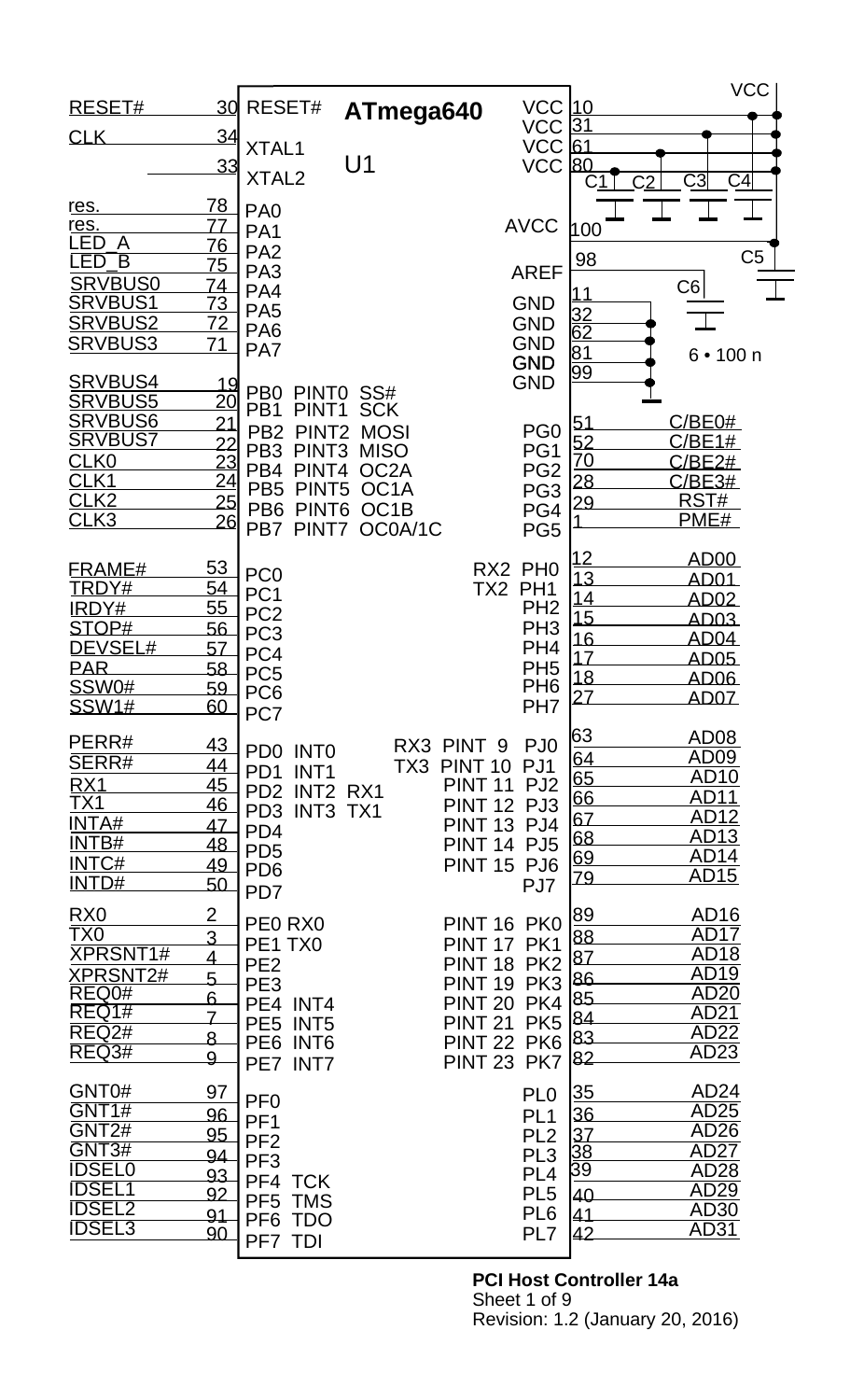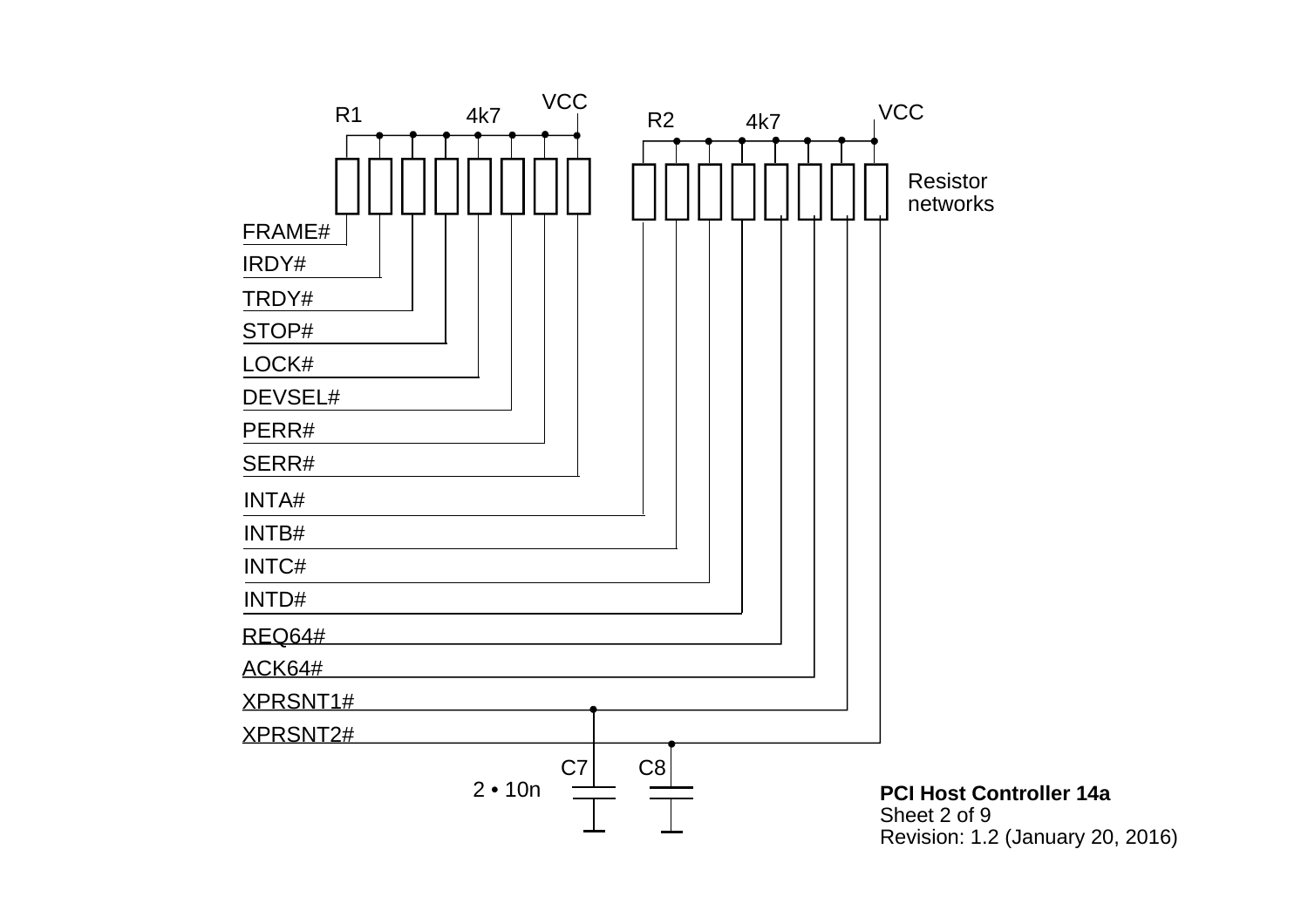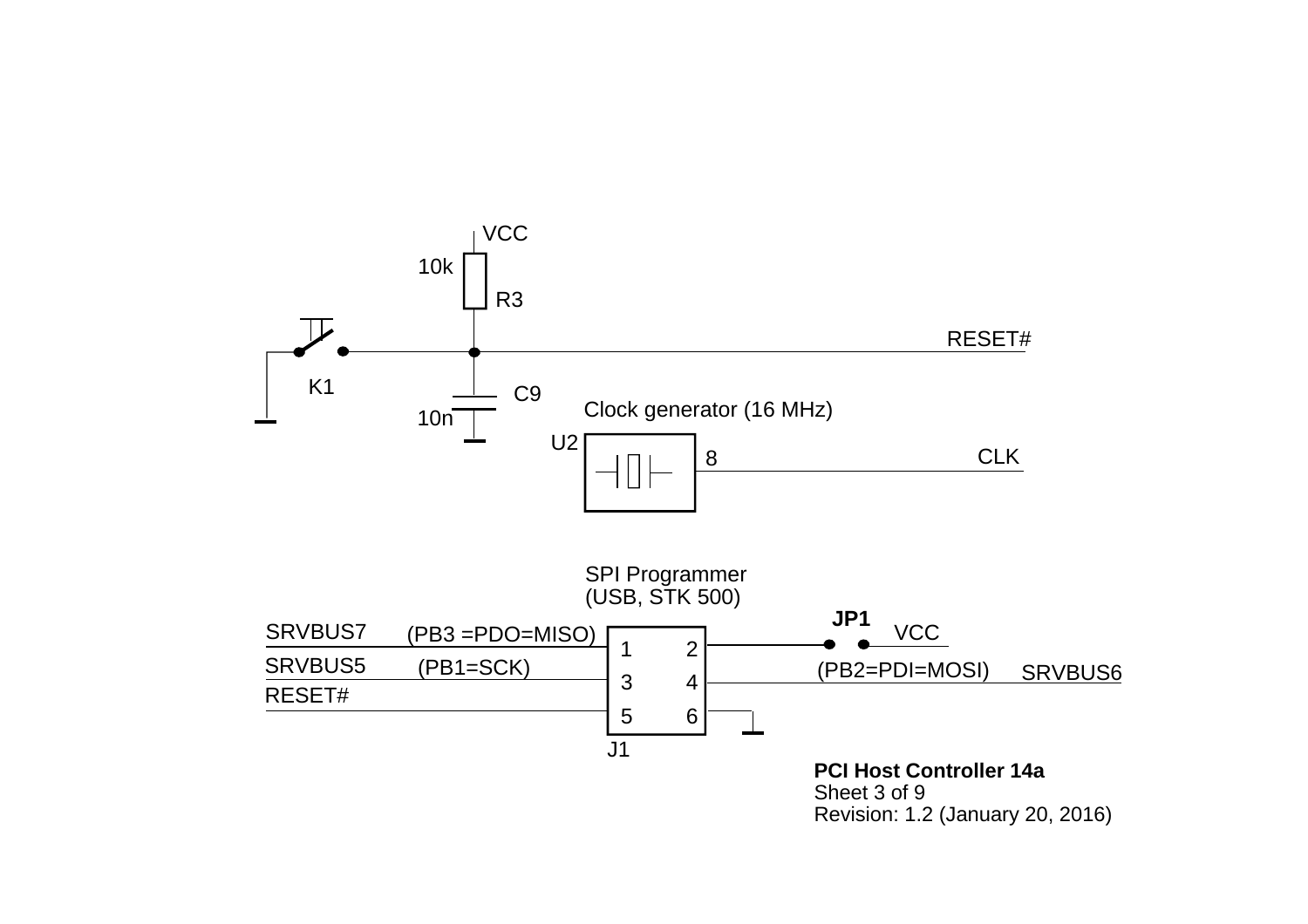

Sheet 4 of 9 Revision: 1.2 (January 20, 2016)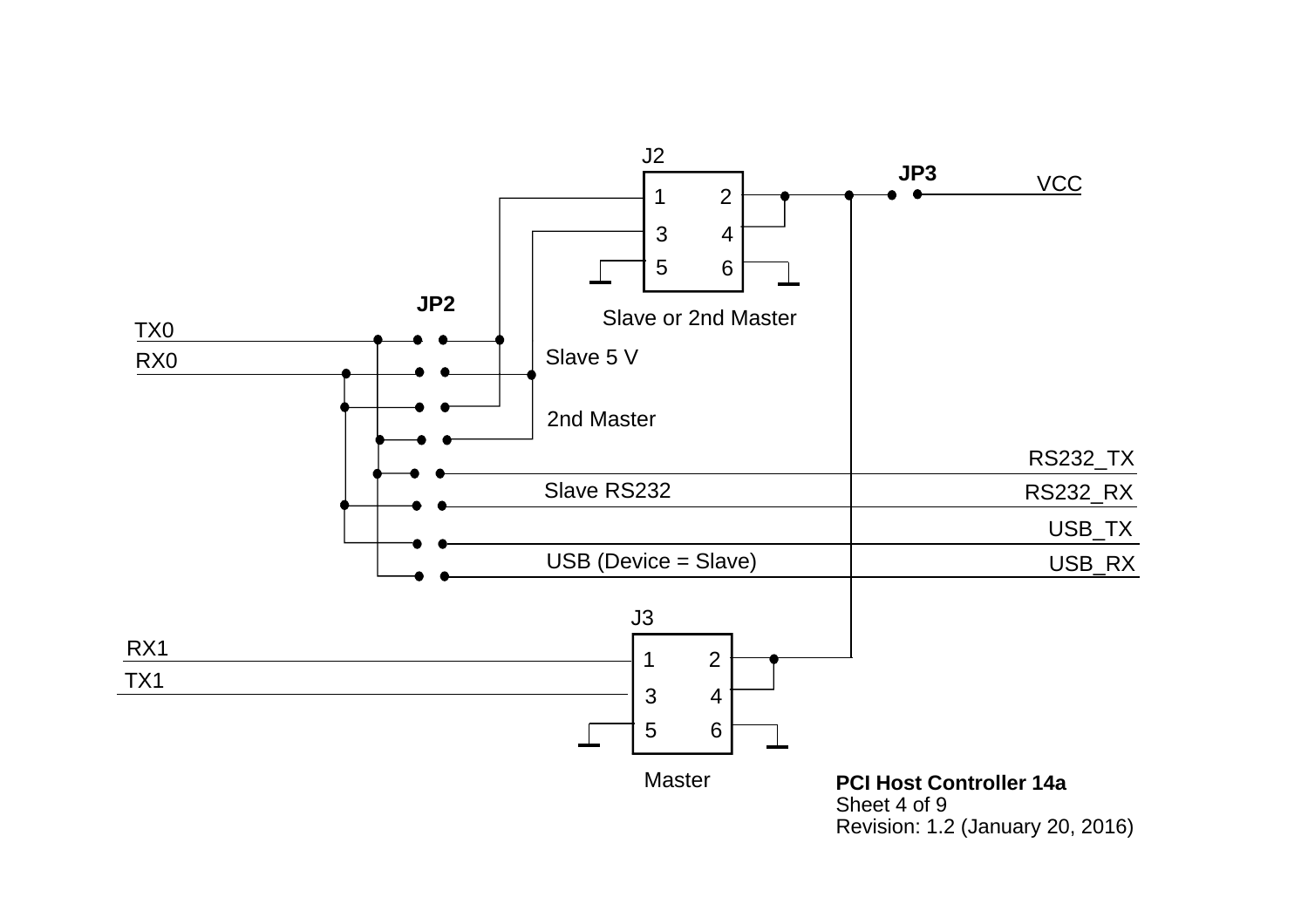

A Slave is a DCE device, like every RS-232 device downstream of a personal computer. The RS232-connector is a female DSub9 connector with TX on pin 2, RX on pin 3.

A Master is a DTE device. The RS232-connector is a male DSub9connector with TX on pin 3, RX on pin 2. If J8 is a female DSub9, an appropriate gender changer may be required.

**PCI Host Controller 14a**

Sheet 5 of 9Revision: 1.2 (January 20, 2016)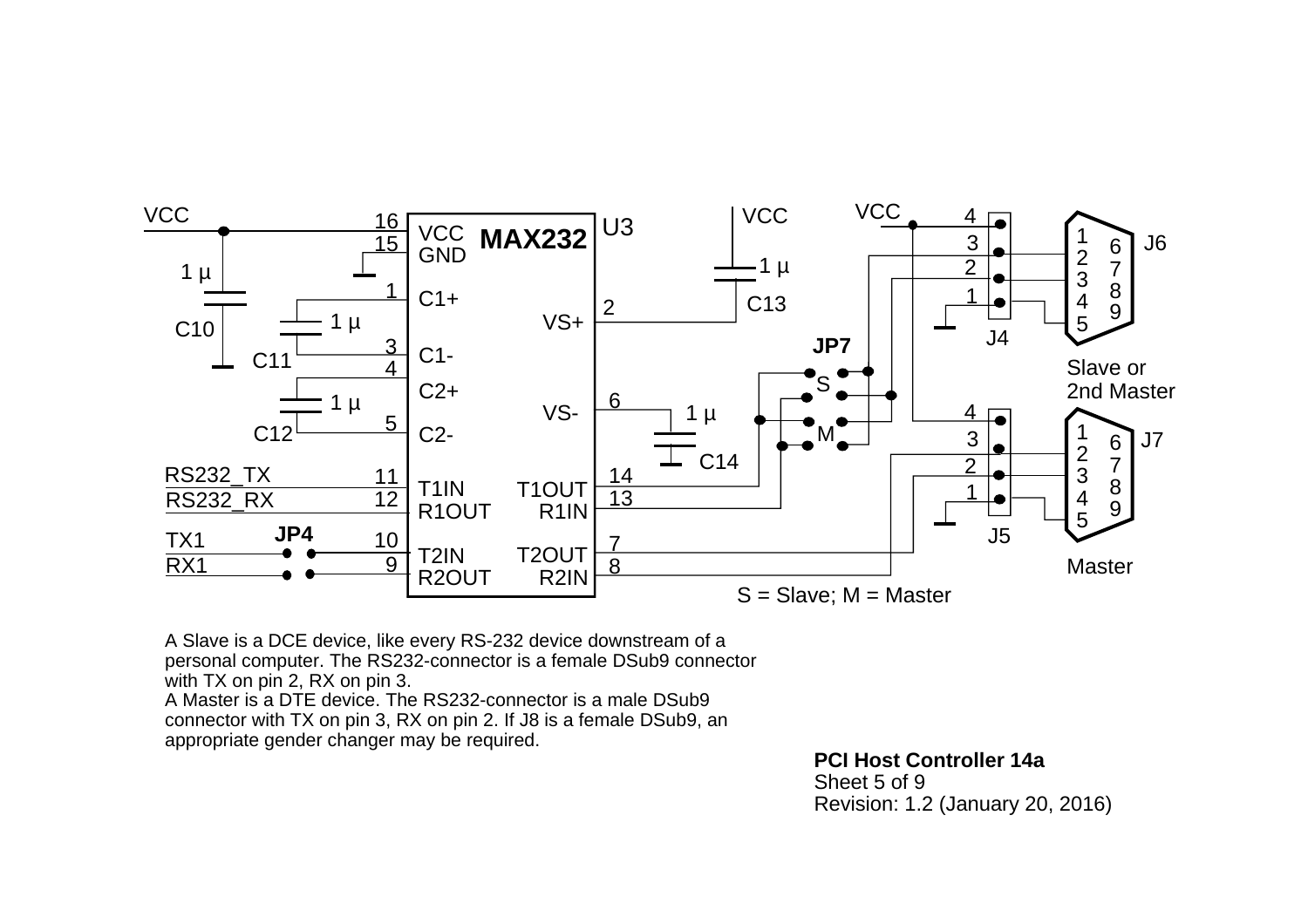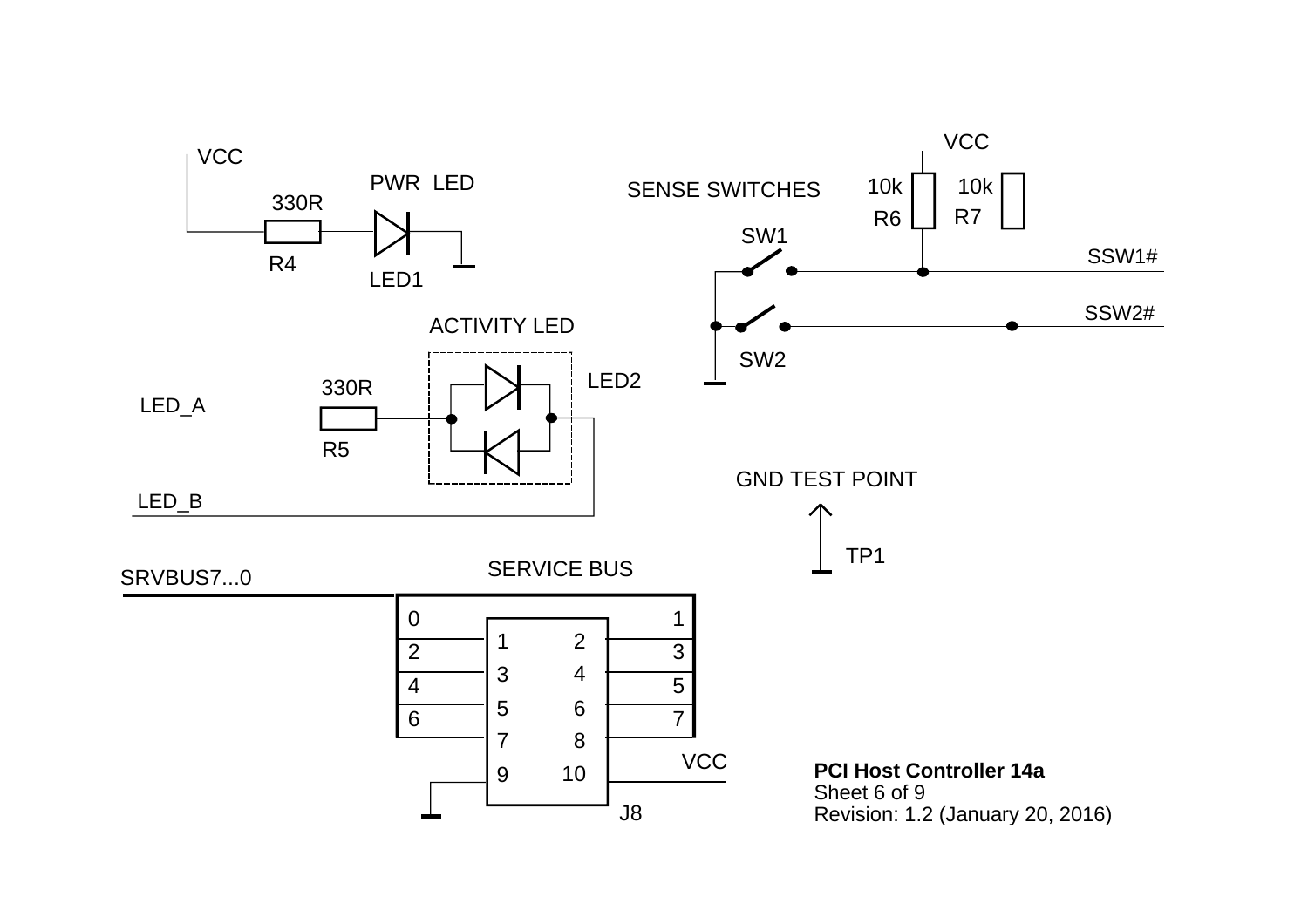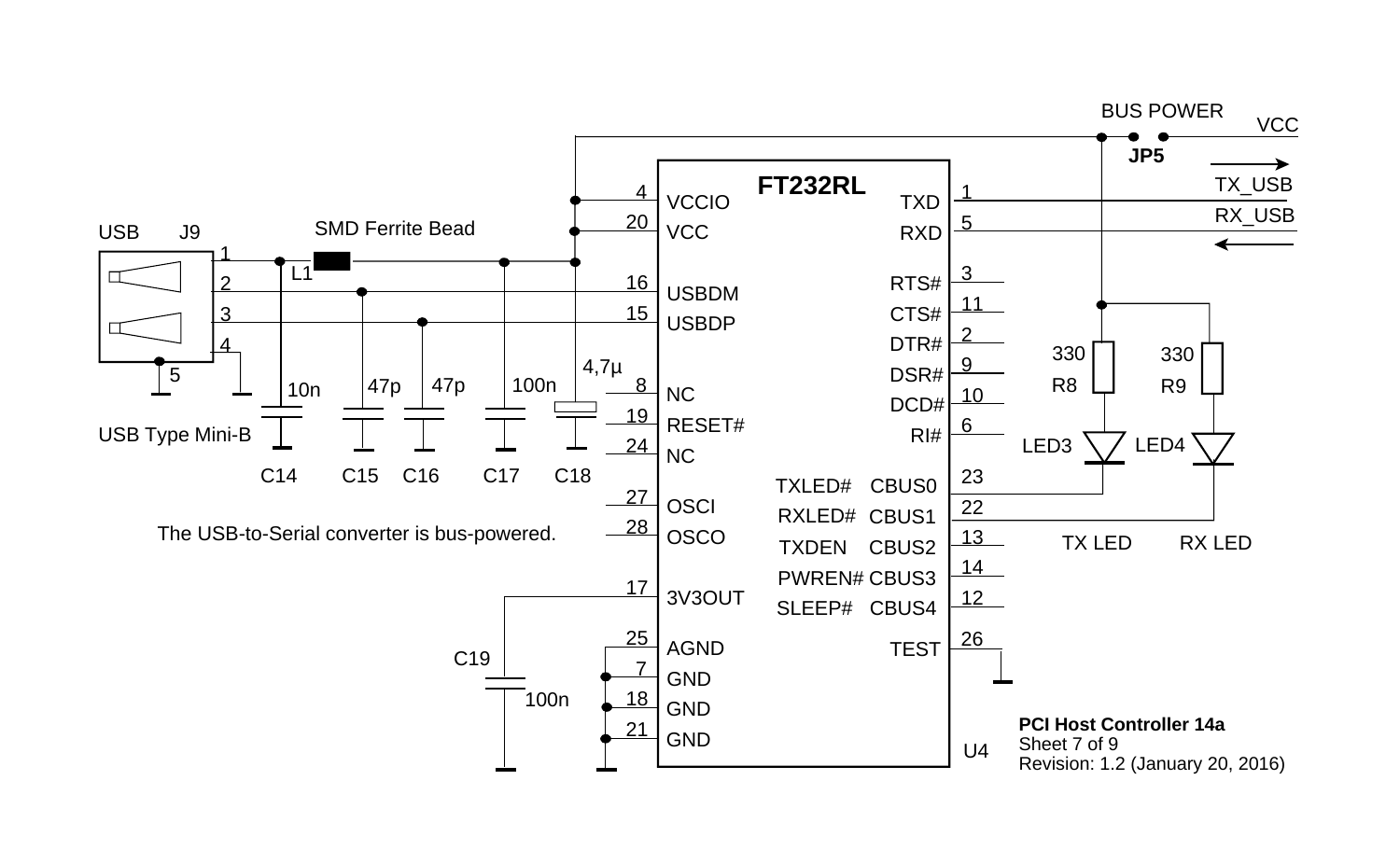| <b>GND</b>                                      | والمستوات والمتواطن والمتوات والمستوات والمتوات والمتوات والمتوات والمتوات والمتوات والمتوات والمتوات والمتوات<br>ו<br>ו |
|-------------------------------------------------|--------------------------------------------------------------------------------------------------------------------------|
|                                                 |                                                                                                                          |
| AD05                                            |                                                                                                                          |
| C/BE0#                                          |                                                                                                                          |
| GND                                             |                                                                                                                          |
| 11                                              | 1234567                                                                                                                  |
| AD14________<br>V3V<br>$\overline{\phantom{a}}$ |                                                                                                                          |
| $\overline{RR#}$                                | 8<br>9                                                                                                                   |
| D                                               | 10                                                                                                                       |
|                                                 | 11                                                                                                                       |
|                                                 | 12                                                                                                                       |
| $\overline{\text{RAME}}$ #                      | 13                                                                                                                       |
|                                                 | 14                                                                                                                       |
| AD18                                            | 15                                                                                                                       |
| $\frac{122}{1}$                                 | 16                                                                                                                       |
| SELO                                            | 17                                                                                                                       |
| 24<br>AD                                        | 18<br>19                                                                                                                 |
| $\sqrt{2}$<br>G١                                | 20                                                                                                                       |
| $\frac{1}{29}$                                  | 21                                                                                                                       |
| V5V<br>REQ0#                                    |                                                                                                                          |
|                                                 |                                                                                                                          |
| $-1\#$                                          | -<br>22<br>23<br>24                                                                                                      |
| $\underline{\overline{\overline{5}}}$           | 25                                                                                                                       |
| K2                                              | 26                                                                                                                       |
| Gľ<br>$\frac{1}{2}$                             | <br> <br> <br> <br> <br> <br> <br><br> <br>27<br>28                                                                      |
| V <sub>1</sub>                                  | 29                                                                                                                       |
| $12M$ $-$                                       | 30                                                                                                                       |
|                                                 |                                                                                                                          |

|                                                | B                                |
|------------------------------------------------|----------------------------------|
| V5VSB                                          |                                  |
| AD02                                           | 12345678910                      |
|                                                |                                  |
| $\overline{\mathsf{A}}$<br>07                  |                                  |
| Al<br>)09                                      |                                  |
| AI                                             |                                  |
| $\frac{1\#}{\sqrt{1-\frac{1}{2}}+\frac{1}{2}}$ |                                  |
|                                                |                                  |
|                                                |                                  |
|                                                |                                  |
| DY#                                            |                                  |
| $\sqrt{2}$                                     |                                  |
| $\overline{16}$                                | 11<br>12<br>13<br>14<br>15<br>16 |
| $\frac{1}{20}$                                 |                                  |
| 23                                             |                                  |
|                                                | 17<br>18                         |
| $\frac{24}{24}$                                |                                  |
| 26                                             |                                  |
|                                                |                                  |
| 30                                             |                                  |
| $\overline{\text{Q2#}}$                        | 19<br>20<br>21<br>22<br>23<br>24 |
|                                                |                                  |
| K0 and the set                                 | $25$<br>25                       |
|                                                | 27                               |
| )#                                             |                                  |
| A#                                             | --<br>28<br>29                   |
| 23#                                            | 30                               |
|                                                |                                  |

|                                         | 0                                                           |
|-----------------------------------------|-------------------------------------------------------------|
| V5V                                     |                                                             |
| AD01<br>AD04                            |                                                             |
| <u>4</u>                                |                                                             |
| GND                                     |                                                             |
| AD08                                    |                                                             |
| $0_{-}$                                 |                                                             |
| 5 <sub>1</sub>                          |                                                             |
|                                         |                                                             |
|                                         | 12345678910                                                 |
| AL I - Y<br>PSON#<br>LOCK#              |                                                             |
| $\frac{\frac{1}{2}}{\frac{1}{2}}$       | 11<br>12                                                    |
|                                         |                                                             |
| $\frac{\sqrt{3}}{\text{AD}}$<br>$\sqrt$ | $\frac{12}{13}$<br>$\frac{14}{15}$                          |
|                                         | <br> <br>                                                   |
|                                         | $\frac{16}{17}$                                             |
| 2<br>SEL <sub>1</sub>                   |                                                             |
| /І(                                     | $\overline{18}$                                             |
| 25                                      |                                                             |
| AD28                                    |                                                             |
|                                         |                                                             |
|                                         |                                                             |
|                                         |                                                             |
| $\overline{2\#}$                        |                                                             |
|                                         |                                                             |
| K3                                      | 1922234567<br> <br> -<br> <br> <br> <br> <br> <br> <br><br> |
| /5<br>B#                                | –.<br>28<br>29                                              |
| 3#                                      |                                                             |
|                                         | 30                                                          |

| D00                     |                                                                                                                    |
|-------------------------|--------------------------------------------------------------------------------------------------------------------|
|                         | كالأصباط وماطر والمترك والتواصي والمتواطن والمتواطن والمتواطن والمتواطن والمتواطن والمتواطن<br>1234567891011234567 |
| $\frac{3}{2}$           |                                                                                                                    |
| .<br>06_                |                                                                                                                    |
|                         |                                                                                                                    |
| 66E <u>N</u>            |                                                                                                                    |
| <u> 1999 - Jan Jawa</u> |                                                                                                                    |
|                         |                                                                                                                    |
| $\overline{\ddot{}}$    |                                                                                                                    |
|                         |                                                                                                                    |
| EVSEL#                  |                                                                                                                    |
| $\overline{73}$         |                                                                                                                    |
| <u>JE2#</u>             |                                                                                                                    |
|                         |                                                                                                                    |
| 19                      |                                                                                                                    |
|                         |                                                                                                                    |
|                         | 18                                                                                                                 |
|                         |                                                                                                                    |
| 27                      | 19<br>20<br>22<br>23<br>24                                                                                         |
| 31                      |                                                                                                                    |
|                         |                                                                                                                    |
| $\overline{0}$          |                                                                                                                    |
| Gl                      |                                                                                                                    |
|                         |                                                                                                                    |
|                         | ╺╶╴┙╸╸╸┙╸╸┙╸╴┙┙╴╴┙┙╸╴┙┙╴┙┙╸┙┙╸┙┷╺╴╸┷╺╴╸┙╸┙┙╴┙┙╴┙┙╸╸┙<br>21<br>25<br>26<br>27                                       |
| #                       | –<br>28<br>29                                                                                                      |
| $\frac{1}{2}$           |                                                                                                                    |
|                         | 30                                                                                                                 |
|                         |                                                                                                                    |

**PCI Host Controller 14a** Sheet 8 of 9 Revision: 1.2 (January 20, 2016)

J10: PCI/104 Connector